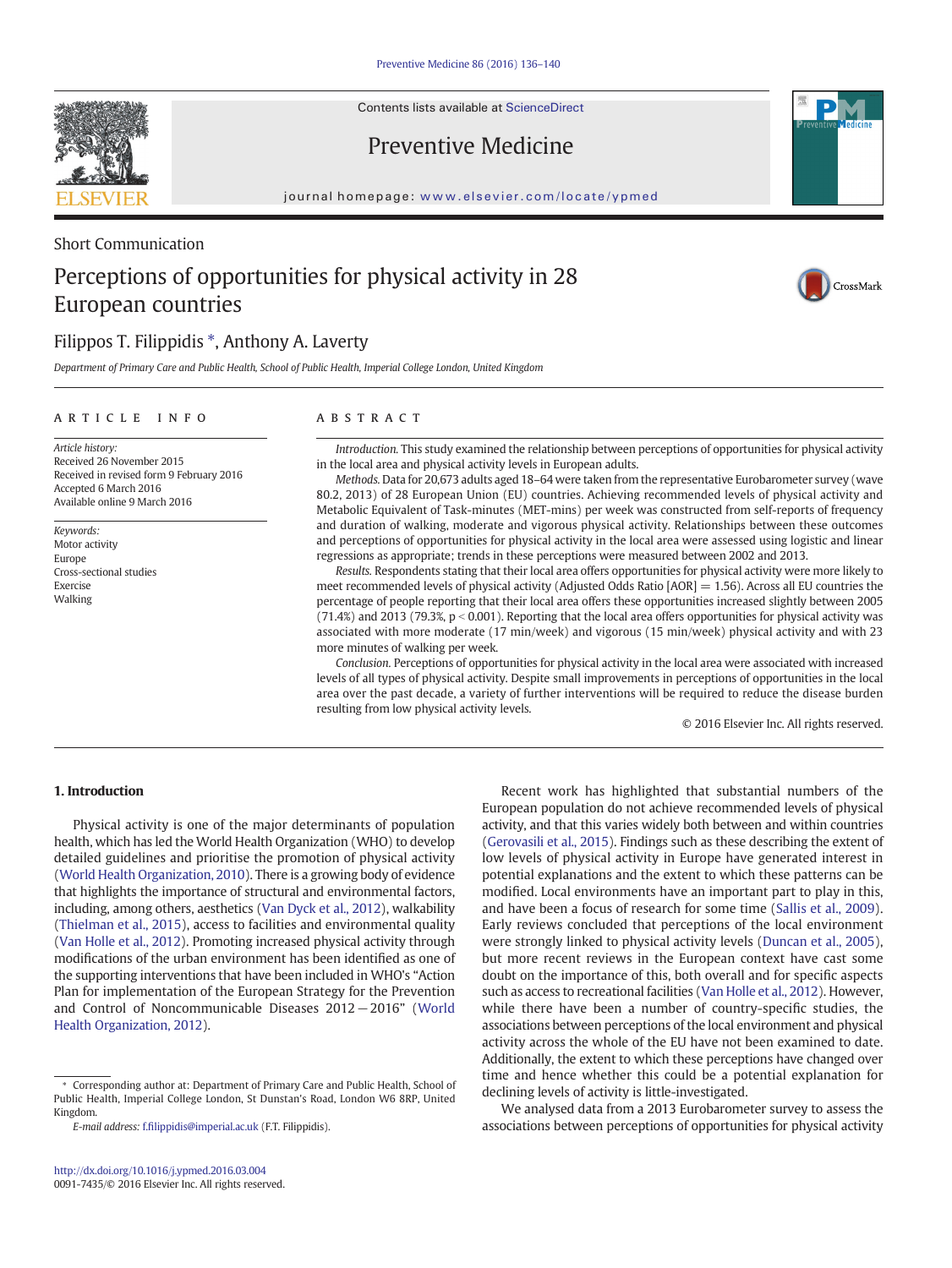in the local area and levels of physical activity in the European Union, as well as the trends in these over the previous decade.

#### 2. Methods

#### 2.1. Study sample

We analysed data from the Eurobarometer survey, wave 80.2. Data from  $n = 27,919$  respondents from 28 EU countries were collected in November–December 2013. Among them,  $n = 20,697$  were between 18 and 64 years old; this subsample was analysed in the present study, as WHO recommendations for physical activity are different for older and younger people ([World Health Organization, 2010\)](#page-4-0). A multi-stage sampling design was employed to obtain a representative sample of residents aged ≥15 years in each of the 28 countries. Respondents were selected from households with probability proportional to population size and density. Interviews were conducted in people's homes and in the language of each country. Details on the methodology and questionnaire used in the survey, as well as the dataset are publicly available [\(European Commission, 2014\)](#page-3-0), hence no ethical approval was required.

For the serial cross-sectional analyses, data from four waves of the Eurobarometer surveys were analysed. Eurobarometer surveys typically cover countries that are members of the European Union and follow the same sampling methodology, but each sample is selected independently, so participants are different in each wave. Therefore, data for 15 countries (EU15) were available in all four waves, while data for the thirteen newest members of the EU were only available in three waves (with the exception of Croatia, which was not included in the 2009 wave). The effective sample sizes were the following: wave 58.2  $(2002; n = 12,961; 15$  countries), wave 64.3  $(2005; n = 20,939; 28)$ countries), wave 72.3 (2009;  $n = 19,803$ ; 27 countries) and wave 80.2 (2013;  $n = 20,697$ ; 28 countries).

#### 2.2. Measures

#### 2.2.1. Sociodemographic data

Data were collected on respondents' gender (male; female), age (18–24; 25–39; 40–54; or ≥55 years); area of residence (rural area or village; town); age at completion of full-time education (≤15; 16–19; or ≥20 years); and frequency at which respondents reported experiencing difficulty paying monthly bills, as a proxy for income ("most of the time"; "from time to time"; "almost never/never"). Member countries were grouped into four sub-regions, based on the United Nations geoscheme [\(United Nations Statistics Division, 2013\)](#page-3-0): Southern Europe (Croatia, Greece, Italy, Malta, Portugal, Slovenia, Spain, and Republic of Cyprus), Western Europe (France, Belgium, Austria, Germany, The Netherlands, Luxembourg), Northern Europe (Denmark, Ireland, United Kingdom, Latvia, Lithuania, Estonia, Finland, Sweden), and Eastern Europe (Slovakia, Czech Republic, Hungary, Poland, Bulgaria, Romania).

#### 2.2.2. Physical activity

Frequency and average duration of walking, moderate and vigorous physical activity were assessed using questions from the International Physical Activity Questionnaire (IPAQ), which has been validated in several European countries [\(Lee et al., 2011\)](#page-3-0). The total time spent in each of these was calculated for each individual, by multiplying the number of days during which they engaged in each type of activity with the amount of time they usually spend when doing such activities. Individuals who reported at least 150 min of moderate physical activity – including walking – or at least 75 min of vigorous activity per week, or an equivalent combination of moderate and vigorous activity and therefore met the WHO guidelines for physical activity, were classified as doing recommended levels of physical activity. To estimate total physical activity per week Metabolic Equivalents of Task (METs) were

also used and the total amount of MET-minutes (MET-mins) per week was calculated for each respondent, according to reported time spent walking and doing moderate or/and vigorous physical activity. Further details on the methodology have been described elsewhere [\(Gerovasili et al., 2015\)](#page-3-0).

#### 2.2.3. Opportunities for physical activity

Respondents were asked to say if they agree ("totally agree" and "tend to agree") or disagree ("totally disagree" and "tend to disagree") with the statement "The area where I live offers me many opportunities to be physically active".

#### 2.3. Statistical analysis

Percentages with 95% Confidence Interval (95% CI) are presented. We fitted a multivariable logistic regression model to assess the association between perceptions of opportunities to be physically active in the area where the respondents live and meeting the WHO guidelines for physical activity, adjusting for age; gender; education; geographic region; area of residence; and difficulty in paying bills. A similar linear regression model, with total MET-mins per week as the dependent variable was also fitted. We also fitted linear regression models with the number of minutes per week that respondents spent walking; doing moderate; and vigorous physical activity, adjusted for the aforementioned factors. Finally, logistic regression models with a time variable, adjusting for age, gender and area of residence, were used in order to assess time trends in the proportion of adults who responded that the area where they live offers many opportunities to be physically active. Logistic regression results are presented as Adjusted Odds Ratios (AOR) with 95% CI. Data were weighted to ensure nationally representative estimates.

#### 3. Results

The distribution of the sample aged 18–64 years in the 2013 wave are shown in Supplementary Table 1 and proportions of people meeting the WHO guidelines in Supplementary Table 2. Those who agreed that the area where they live offers many opportunities for physical activity were more likely to meet the WHO guidelines for physical activity  $(AOR = 1.56; 95\% CI: 1.38$  to 1.76) compared to those who tended to disagree or disagreed with this statement, after adjusting for gender; age; area of residence; difficulty to pay bills; region; and education. Similarly, those who agreed with the statement reported 267.1 (95% CI: 128.1 to 406.1) more MET-mins of physical activity per week, compared to those who disagreed [\(Table 1\)](#page-2-0).

Perceptions of the local area having opportunities for physical activity were associated with 23.2 more minutes of walking per week (95% CI: 10.5 to 35.9), 17.4 more minutes of moderate activity (95% CI: 6.5 to 28.3) and 14.7 more minutes of vigorous activity (95% CI: 4.1 to 25.3) per week (data not shown).

The serial cross-sectional analyses showed that the proportion of respondents who agreed – or tended to agree – that the area where they live offers many opportunities for physical activity increased from 75.3% in 2002 to 82.8% in 2013 in the 15 older members of the EU (p for trend  $0.001$ ) and from 71.4% in 2005 to 79.0% in 2013 in the 28 EU countries [\(Table 2](#page-2-0)). There was a positive linear trend  $(p < 0.05)$  in sixteen of the countries, while ten countries showed no statistically significant trend over the time period. Greece (71.1%–62.2%) and Romania (56.9%–47.1%) were the only countries in which there was a statistically significant ( $p < 0.05$ ) negative linear trend.

#### 4. Discussion

Our analysis found that perceptions that the local area provides opportunities for physical activity were associated with higher levels of all types of physical activity in the EU, and that perceptions of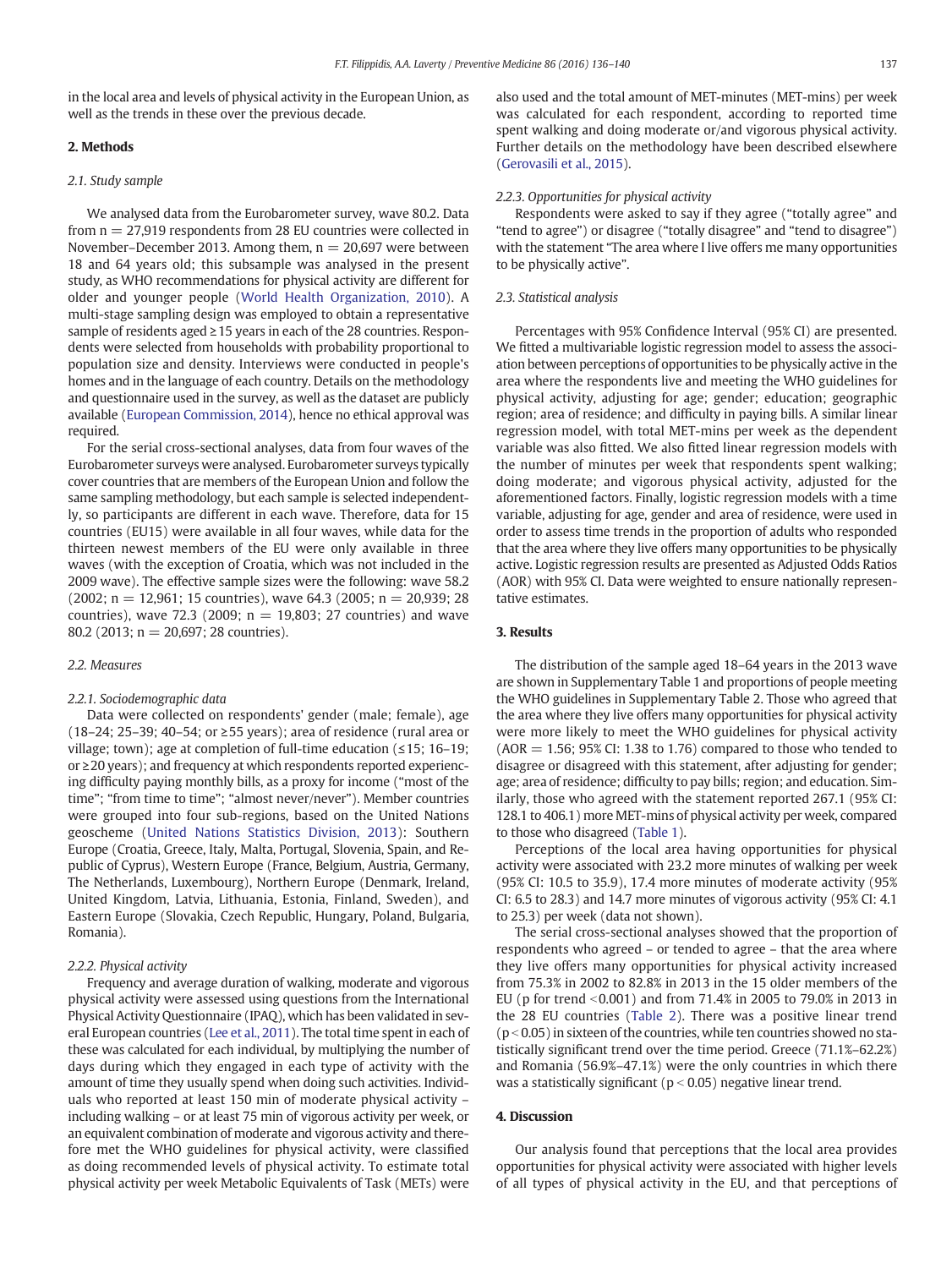#### <span id="page-2-0"></span>Table 1

Factors associated with meeting WHO guidelines for physical activity and with total MET-minutes per week.

|                                                  | Logistic regression/meeting WHO<br>guidelines |              | Linear regression/MET-mins |                      |
|--------------------------------------------------|-----------------------------------------------|--------------|----------------------------|----------------------|
|                                                  | aOR                                           | 95% CI       | Coef                       | 95% CI               |
| Many opportunities for PA in the area            |                                               |              |                            |                      |
| Tend to disagree/totally disagree (ref)          |                                               |              |                            |                      |
| Tend to agree/totally agree                      | 1.56                                          | 1.38 to 1.76 | 267.1                      | 128.1 to 406.1       |
| Gender                                           |                                               |              |                            |                      |
| Female (ref)                                     |                                               |              |                            |                      |
| Male                                             | 1.57                                          | 1.42 to 1.75 | 692.7                      | 582.4 to 803.0       |
| Age (years)                                      |                                               |              |                            |                      |
| $\geq$ 55 (ref)                                  |                                               |              |                            |                      |
| $40 - 54$                                        | 1.25                                          | 1.09 to 1.43 | 333.5                      | 195.2 to 471.7       |
| $25 - 39$                                        | 1.59                                          | 1.37 to 1.83 | 621.3                      | 473.4 to 769.1       |
| $18 - 24$                                        | 2.23                                          | 1.82 to 2.74 | 787.3                      | 583.8 to 990.9       |
| Area of residence                                |                                               |              |                            |                      |
| Rural (ref)                                      |                                               |              |                            |                      |
| Urban                                            | 0.76                                          | 0.68 to 0.85 | $-410.3$                   | $-534.5$ to $-286.1$ |
| Difficulty paying bills                          |                                               |              |                            |                      |
| Almost never/never (ref)                         |                                               |              |                            |                      |
| From time to time                                | 0.83                                          | 0.73 to 0.93 | $-76.2$                    | $-205.2$ to 52.9     |
| Most of the time                                 | 0.81                                          | 0.70 to 0.95 | $-48.8$                    | -239.8 to 142.3      |
| Geographical region                              |                                               |              |                            |                      |
| Southern Europe (ref)                            |                                               |              |                            |                      |
| Western Europe                                   | 1.68                                          | 1.45 to 1.93 | 795.2                      | 649.8 to 940.6       |
| Northern Europe                                  | 1.81                                          | 1.53 to 2.14 | 832.5                      | 652.6 to 1012.4      |
| Eastern Europe                                   | 0.99                                          | 0.86 to 1.13 | 275.5                      | 142.0 to 409.1       |
| Education (age when full-time education stopped) |                                               |              |                            |                      |
| $\leq$ 15 years (ref)                            |                                               |              |                            |                      |
| $16-19$ years                                    | 1.03                                          | 0.88 to 1.21 | $-95.5$                    | $-289.4$ to 98.5     |
| $\geq$ 20 years                                  | 1.39                                          | 1.17 to 1.65 | $-296.6$                   | $-501.2$ to $-91.9$  |

The overall proportion of respondents meeting the WHO recommendations across all EU countries was 71.4% and the average MET-mins per week were 2151.

available opportunities for physical activity have improved over time in the majority of the EU countries.

The proportion of adults 18–64 years old who believed that the area where they live offers many opportunities for physical activity

increased in the majority of the EU member countries between the year of the first available survey (2002 or 2005) and 2013. Moreover, in most of the countries where there were no statistically significant positive trends, the levels of agreement with the above statement

Table 2

Proportion of respondents 18–64 years old whose local area offers many opportunities for physical activity.

|                 | 2002                | 2005                | 2009                | 2013                | p-Value <sup>a</sup> |
|-----------------|---------------------|---------------------|---------------------|---------------------|----------------------|
| Austria         | 87.0 (84.5 to 89.4) | 85.4 (82.8 to 87.9) | 85.9 (83.4 to 88.3) | 89.6 (87.3 to 91.9) | 0.014                |
| Belgium         | 81.9 (79.1 to 84.7) | 86.3 (83.7 to 88.9) | 85.5 (82.8 to 88.1) | 90.1 (88.0 to 92.2) | 0.028                |
| Denmark         | 90.7 (88.5 to 92.9) | 91.7 (89.6 to 93.8) | 92.3 (90.2 to 94.5) | 92.4 (90.1 to 94.6) | 0.526                |
| Spain           | 75.1 (71.9 to 78.3) | 75.5 (72.3 to 78.7) | 78.2 (75.1 to 81.3) | 77.4 (74.3 to 80.4) | 0.252                |
| Finland         | 83.1 (80.3 to 85.9) | 90.0 (87.7 to 92.3) | 88.9 (86.4 to 91.4) | 86.9 (83.8 to 90.0) | 0.060                |
| France          | 79.1 (76.3 to 82.0) | 87.5 (85.1 to 89.9) | 88.6 (86.1 to 91.1) | 90.4 (88.3 to 92.6) | 0.093                |
| Greece          | 71.1 (67.8 to 74.4) | 70.3 (66.9 to 73.8) | 69.4 (65.9 to 72.8) | 62.2 (58.7 to 65.7) | 0.001                |
| Ireland         | 74.9 (71.7 to 78.1) | 72.2 (69.0 to 75.5) | 81.2 (78.4 to 84.0) | 82.3 (79.0 to 85.5) | < 0.001              |
| Italy           | 59.4 (55.7 to 63.0) | 70.7 (67.4 to 73.9) | 79.2 (76.3 to 82.1) | 72.9 (69.7 to 76.0) | 0.363                |
| Luxembourg      | 79.5 (75.4 to 83.6) | 81.2 (76.3 to 86.2) | 86.5 (82.4 to 90.6) | 91.7 (88.4 to 95.0) | 0.009                |
| Netherlands     | 83.8 (80.8 to 86.9) | 94.0 (92.2 to 95.8) | 95.3 (93.7 to 96.8) | 95.8 (94.2 to 97.4) | 0.131                |
| Portugal        | 54.5 (50.8 to 58.2) | 57.8 (53.8 to 61.8) | 61.8 (58.2 to 65.5) | 68.0 (64.5 to 71.5) | < 0.001              |
| Sweden          | 78.3 (75.2 to 81.4) | 83.9 (81.3 to 86.5) | 87.4 (84.7 to 90.1) | 90.7 (87.9 to 93.5) | 0.076                |
| Germany         | 77.3 (76.5 to 78.1) | 85.2 (83.1 to 87.3) | 88.0 (85.8 to 90.2) | 90.4 (88.5 to 92.2) | < 0.001              |
| United Kingdom  | 76.9 (76.1 to 77.7) | 76.2 (73.4 to 79.0) | 76.8 (73.6 to 79.9) | 78.1 (74.8 to 81.4) | 0.565                |
| <b>Bulgaria</b> |                     | 37.9 (34.1 to 41.6) | 45.6 (41.6 to 49.6) | 39.9 (36.1 to 43.7) | 0.307                |
| Cyprus          |                     | 65.3 (60.1 to 70.5) | 75.9 (71.2 to 80.5) | 76.1 (71.6 to 80.7) | 0.001                |
| Czech Republic  |                     | 65.5 (62.0 to 69.0) | 62.1 (58.6 to 65.5) | 74.5 (71.4 to 77.6) | < 0.001              |
| Estonia         |                     | 64.5 (60.7 to 68.4) | 75.0 (71.8 to 78.3) | 80.4 (77.4 to 83.5) | < 0.001              |
| Hungary         |                     | 57.9 (54.0 to 61.8) | 69.1 (65.5 to 72.8) | 63.9 (60.3 to 67.4) | 0.033                |
| Lithuania       |                     | 71.5 (67.9 to 75.0) | 77.2 (74.1 to 80.4) | 83.0 (80.3 to 85.7) | < 0.001              |
| Latvia          |                     | 61.5 (57.7 to 65.2) | 68.6 (65.3 to 71.8) | 74.8 (71.8 to 77.9) | < 0.001              |
| Malta           |                     | 51.3 (45.3 to 57.3) | 57.4 (51.8 to 62.9) | 63.4 (57.2 to 69.5) | 0.010                |
| Poland          |                     | 61.0 (57.4 to 64.6) | 66.3 (62.6 to 70.1) | 75.7 (72.5 to 78.9) | < 0.001              |
| Romania         |                     | 56.9 (53.1 to 60.7) | 52.9 (49.0 to 56.7) | 47.1 (43.2 to 51.1) | < 0.001              |
| Slovenia        |                     | 78.6 (75.7 to 81.6) | 83.5 (80.7 to 86.3) | 85.5 (83.0 to 88.1) | 0.001                |
| Slovakia        |                     | 60.3 (56.7 to 63.9) | 62.5 (58.7 to 66.2) | 58.6 (55.0 to 62.2) | 0.385                |
| Croatia         |                     | 63.0 (59.4 to 66.6) |                     | 71.6 (68.5 to 74.7) | 0.001                |
| <b>EU15</b>     | 75.3 (74.2 to 76.5) | 80.3 (79.3 to 81.4) | 82.7 (81.7 to 83.7) | 82.8 (81.8 to 83.7) | < 0.001              |
| <b>EU28</b>     |                     | 71.4 (70.4 to 72.3) | 78.4 (77.6 to 79.3) | 79.0 (78.1 to 79.9) | < 0.001              |

<sup>a</sup> Test for linear trend (binary logistic regression,  $p < 0.05$ ), adjusted for gender, age and area of residence.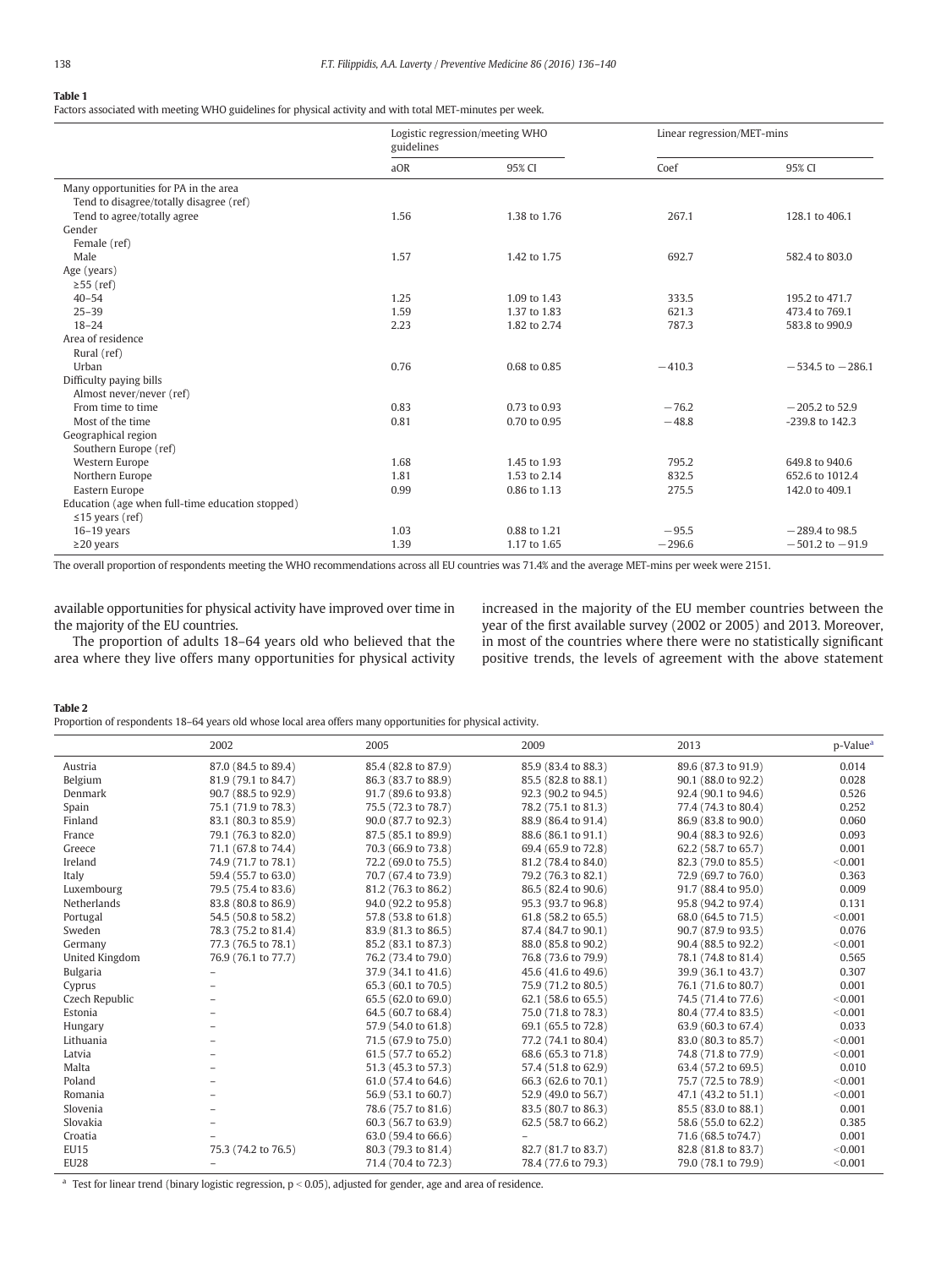<span id="page-3-0"></span>were already high. This may reflect the fact that many European countries have developed guidelines and policies with an environmental dimension in order to improve levels of physical activity among their populations (Daugbjerg et al., 2009). However, there were two notable exceptions, Greece and Romania, where perceptions regarding the opportunities for physical activity worsened during the study period. The decline was gradual in Romania, whereas in Greece it took place mostly after 2009, in a period when the country was facing a deep recession and levels of physical activity actually improved (Filippidis et al., 2014). This is consistent with other evidence on the association of economic recessions with physical activity (Franco et al., 2007) and highlights the complex interaction between factors that can influence physical activity.

Despite the fact that a high proportion of the EU population states that there are opportunities for physical activity in their local area, the number of European adults who fail to meet recommended levels of activity is high (Gerovasili et al., 2015). Previous work has highlighted these low levels of activity and suggested that the Eurobarometer survey be used to target health promotion efforts (Sjöström et al., 2006). Other non-health sector policies, such as creating bike lanes (Pucher et al., 2010), new walking trails (Muller-Riemenschneider et al., 2009) or improving access to recreational facilities (Van Holle et al., 2012) can also be used to increase population levels of physical activity. Therefore such policies should be considered, especially by countries in which there was no improvement in perceptions over time, taking also into account that environmental interventions to encourage physical activity are very cost-effective (Muller-Riemenschneider et al., 2009) and may have beneficial secondary effects as well, such as reducing greenhouse-gas emissions ([Woodcock et al., 2009](#page-4-0)).

#### 4.1. Strengths and limitations

We analysed multiple waves of the Eurobarometer surveys, which follow the same sampling methodology and use the same questions across years and countries. Therefore, we were able to make reliable comparisons between countries and across several years within the EU. Nonetheless, as Eurobarometer does not sample the same people across different waves we were unable to perform longitudinal analyses. Additionally, data on physical activity were self-reported and so levels may have been overestimated across the sample (Lee et al., 2011), although any measurement error resulting from this is unlikely to have introduced bias to comparisons between and within countries. Further international research should focus on using objective physical activity assessment for greater accuracy in determining levels of activity, such as has been recently undertaken by the International Physical Activity and the Environment (IPEN) studies (Brownson et al., 2009). Also, differences in the questions that assessed physical activity between waves did not allow us to examine time trends in physical activity.

Moreover, the question on opportunities offered in the local area assessed respondents' perceptions, rather than objective measures. While these may not be an accurate reflection and could be affected by personal traits and misconceptions, the role of perception on behaviour has been noted and there remains debate between the relative importance of subjective and objective measures (Brownson et al., 2009; Tilt et al., 2007). We were also unable to ascertain for how long respondents had lived at their current address, nor explore neighbourhood self-selection which may have an impact on these relationships. This study was additionally unable to separate physical activity into domains such as transport, work or leisure, although we did assess different types of activity (walking; moderate; vigorous). Some previous studies have focused on only one of these and research using such a breakdown has emphasised that associations with the environment may differ across these domains (Arango et al., 2013).

#### 5. Conclusions

While there have been increases in perceptions of opportunities for physical activity in the local area in Europe, such provision is still linked to achieving recommended levels of physical activity. Perceived opportunities to be active in the local area were associated with all types of physical activity, which strengthens calls for wide reaching policies to promote physical activity.

#### Conflict of interest

The authors declare that there is no conflict of interest.

#### Financial disclosure

No financial disclosures were reported by the authors of this paper.

#### Appendix A. Supplementary data

Supplementary data to this article can be found online at [http://dx.](doi:10.1016/j.ypmed.2016.03.004) [doi.org/10.1016/j.ypmed.2016.03.004](doi:10.1016/j.ypmed.2016.03.004).

#### References

- Arango, C.M., Paez, D.C., Reis, R.S., Brownson, R.C., Parra, D.C., 2013. [Association between](http://refhub.elsevier.com/S0091-7435(16)30026-3/rf0005) [the perceived environment and physical activity among adults in Latin America: a](http://refhub.elsevier.com/S0091-7435(16)30026-3/rf0005) [systematic review. Int. J. Behav. Nutr. Phys. Act. 10, 122](http://refhub.elsevier.com/S0091-7435(16)30026-3/rf0005).
- Brownson, R.C., Hoehner, C.M., Day, K., Forsyth, A., Sallis, J.F., 2009. [Measuring the built](http://refhub.elsevier.com/S0091-7435(16)30026-3/rf0010) [environment for physical activity: state of the science. Am. J. Prev. Med. 36,](http://refhub.elsevier.com/S0091-7435(16)30026-3/rf0010) S99-123 (e12)
- Daugbjerg, S.B., Kahlmeier, S., Racioppi, F., Martin-Diener, E., Martin, B., Oja, P., Bull, F., 2009. [Promotion of physical activity in the European region: content analysis of 27](http://refhub.elsevier.com/S0091-7435(16)30026-3/rf0015) [national policy documents. J. Phys. Act. Health 6, 805](http://refhub.elsevier.com/S0091-7435(16)30026-3/rf0015)–817.
- Duncan, M.J., Spence, J.C., Mummery, W.K., 2005. [Perceived environment and physical](http://refhub.elsevier.com/S0091-7435(16)30026-3/rf0020) [activity: a meta-analysis of selected environmental characteristics. Int. J. Behav.](http://refhub.elsevier.com/S0091-7435(16)30026-3/rf0020) [Nutr. Phys. Act. 2, 11.](http://refhub.elsevier.com/S0091-7435(16)30026-3/rf0020)
- European Commission, 2014. Eurobarometer 80.2, October 2013. GESIS Data Archive: ZA5877, Data File Version 1.0.0. TNS OPINION, Brussels http://dx.doi.org[/10.4232/1.](http://dx.doi.org/10.4232/1.12010) [12010](http://dx.doi.org/10.4232/1.12010).
- Filippidis, F.T., Schoretsaniti, S., Dimitrakaki, C., Vardavas, C.I., Behrakis, P., Connolly, G.N., Tountas, Y., 2014. [Trends in cardiovascular risk factors in Greece before and during](http://refhub.elsevier.com/S0091-7435(16)30026-3/rf0030) the fi[nancial crisis: the impact of social disparities. Eur. J. Pub. Health 24, 974](http://refhub.elsevier.com/S0091-7435(16)30026-3/rf0030)–979.
- Franco, M., Ordunez, P., Caballero, B., Tapia Granados, J.A., Lazo, M., Bernal, J.L., Guallar, E., Cooper, R.S., 2007. [Impact of energy intake, physical activity, and population-wide](http://refhub.elsevier.com/S0091-7435(16)30026-3/rf0035) [weight loss on cardiovascular disease and diabetes mortality in Cuba, 1980](http://refhub.elsevier.com/S0091-7435(16)30026-3/rf0035)–2005. [Am. J. Epidemiol. 166, 1374](http://refhub.elsevier.com/S0091-7435(16)30026-3/rf0035)–1380.
- Gerovasili, V., Agaku, I.T., Vardavas, C.I., Filippidis, F.T., 2015. [Levels of physical activity](http://refhub.elsevier.com/S0091-7435(16)30026-3/rf0040) among adults 18–[64 years old in 28 European countries. Prev. Med. 81, 87](http://refhub.elsevier.com/S0091-7435(16)30026-3/rf0040)–91.
- Lee, P.H., Macfarlane, D.J., Lam, T.H., Stewart, S.M., 2011. [Validity of the International](http://refhub.elsevier.com/S0091-7435(16)30026-3/rf0045) [Physical Activity Questionnaire Short Form \(IPAQ-SF\): a systematic review. Int.](http://refhub.elsevier.com/S0091-7435(16)30026-3/rf0045) [J. Behav. Nutr. Phys. Act. 8, 115.](http://refhub.elsevier.com/S0091-7435(16)30026-3/rf0045)
- Muller-Riemenschneider, F., Reinhold, T., Willich, S.N., 2009. [Cost-effectiveness of](http://refhub.elsevier.com/S0091-7435(16)30026-3/rf0050) [interventions promoting physical activity. Br. J. Sports Med. 43, 70](http://refhub.elsevier.com/S0091-7435(16)30026-3/rf0050)–76.
- Pucher, J., Dill, J., Handy, S., 2010. [Infrastructure, programs, and policies to increase](http://refhub.elsevier.com/S0091-7435(16)30026-3/rf0055) [bicycling: an international review. Prev. Med. 50 \(Suppl. 1\), S106](http://refhub.elsevier.com/S0091-7435(16)30026-3/rf0055)–S125.
- Sallis, J.F., Bowles, H.R., Bauman, A., Ainsworth, B.E., Bull, F.C., Craig, C.L., Sjostrom, M., De Bourdeaudhuij, I., Lefevre, J., et al., 2009. [Neighborhood environments and physical](http://refhub.elsevier.com/S0091-7435(16)30026-3/rf0060) [activity among adults in 11 countries. Am. J. Prev. Med. 36, 484](http://refhub.elsevier.com/S0091-7435(16)30026-3/rf0060)–490.
- Sjöström, M., Oja, P., Hagströmer, M., Smith, B., Bauman, A., 2006. [Health-enhancing](http://refhub.elsevier.com/S0091-7435(16)30026-3/rf0065) [physical activity across European Union countries: the Eurobarometer study.](http://refhub.elsevier.com/S0091-7435(16)30026-3/rf0065) [J. Public Health 14, 291](http://refhub.elsevier.com/S0091-7435(16)30026-3/rf0065)–300.
- Thielman, J., Rosella, L., Copes, R., Lebenbaum, M., Manson, H., 2015. [Neighborhood](http://refhub.elsevier.com/S0091-7435(16)30026-3/rf0070) [walkability: differential associations with self-reported transport walking and](http://refhub.elsevier.com/S0091-7435(16)30026-3/rf0070) [leisure-time physical activity in Canadian towns and cities of all sizes. Prev. Med.](http://refhub.elsevier.com/S0091-7435(16)30026-3/rf0070) [77, 174](http://refhub.elsevier.com/S0091-7435(16)30026-3/rf0070)–180.
- Tilt, J.H., Unfried, T.M., Roca, B., 2007. [Using objective and subjective measures of](http://refhub.elsevier.com/S0091-7435(16)30026-3/rf0075) [neighborhood greenness and accessible destinations for understanding walking](http://refhub.elsevier.com/S0091-7435(16)30026-3/rf0075) [trips and BMI in Seattle, Washington. Am. J. Health Promot. 21, 371](http://refhub.elsevier.com/S0091-7435(16)30026-3/rf0075)–379.
- United Nations Statistics Division, 2013. [Composition of Macro Geographical \(Continental\)](http://refhub.elsevier.com/S0091-7435(16)30026-3/rf8520) [Regions. Geographical Sub-regions, and Selected Economic and Other Groupings](http://refhub.elsevier.com/S0091-7435(16)30026-3/rf8520).
- Van Dyck, D., Cerin, E., Conway, T.L., De Bourdeaudhuij, I., Owen, N., Kerr, J., Cardon, G., Frank, L.D., Saelens, B.E., et al., 2012. [Perceived neighborhood environmental attri](http://refhub.elsevier.com/S0091-7435(16)30026-3/rf0080)[butes associated with adults' transport-related walking and cycling: Findings from](http://refhub.elsevier.com/S0091-7435(16)30026-3/rf0080) [the USA, Australia and Belgium. Int. J. Behav. Nutr. Phys. Act. 9, 70](http://refhub.elsevier.com/S0091-7435(16)30026-3/rf0080).
- Van Holle, V., Deforche, B., Van Cauwenberg, J., Goubert, L., Maes, L., Van de Weghe, N., De Bourdeaudhuij, I., 2012. [Relationship between the physical environment and](http://refhub.elsevier.com/S0091-7435(16)30026-3/rf0085) [different domains of physical activity in European adults: a systematic review. BMC](http://refhub.elsevier.com/S0091-7435(16)30026-3/rf0085) [Public Health 12, 807](http://refhub.elsevier.com/S0091-7435(16)30026-3/rf0085).